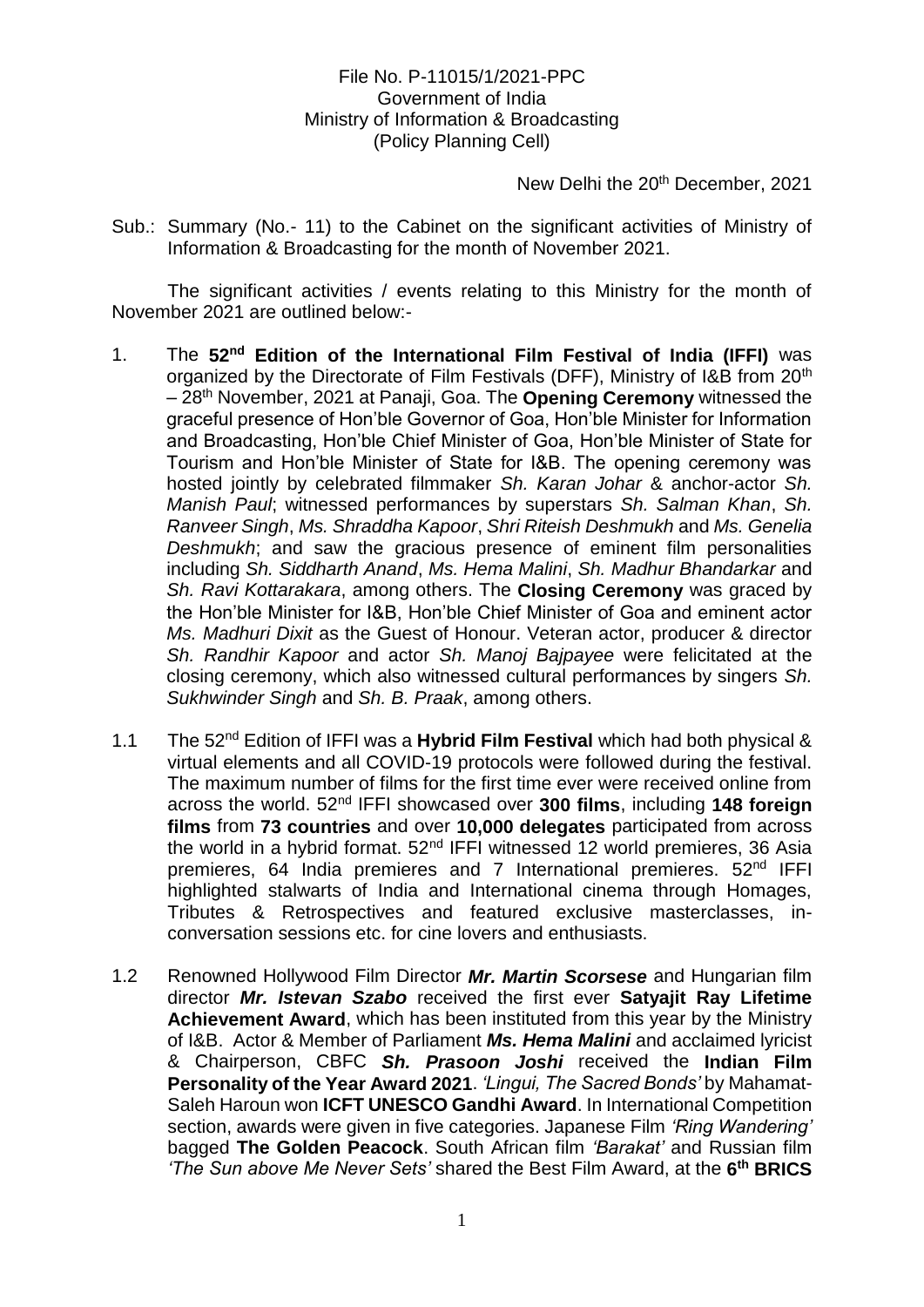**Film Festival Awards** announced at Closing Ceremony of 52nd IFFI. *Semkhor,* the Opening Film of Indian Panorama section and *the first-ever Dimasa Language Film* to be screened at IFFI, received **Special Mention**.

- 1.3 To mark the *Azadi Ka Amrit Mahotsav*, IFFI recognised and felicitated **75 Budding 'Creative Young Minds of Tomorrow'** for the first time by handpicking 75 young aspiring filmmakers (below 35 years) from across the country as representatives of GenNext cinema at IFFI. 18 selected film from across the nation were also showcased under **'India@75'**. Cinematic gems from BRICS nations (namely Brazil, Russia, India, China and South Africa) were featured as part of both **Focus Country Sections** & **BRICS Film Festival** held alongside IFFI for the first time.
- 1.4 **OTT players such as Netflix, Amazon Prime, SonyLiv and Zee5** participated in the IFFI for the first time through exclusive Masterclasses, content launches/ previews, curated film screenings etc. A special screening of the film *'Dhamaka'* was shown by Netflix on 21.11.2021, including an in-person introduction by lead actor *Sh. Kartik Aaryan*. The lead actor *Sh. Manoj Bajpayee* along with Director of *'Family Man'* series on Amazon Prime Video participated in an in-conversation session held in a hybrid format on 22.11.2021. The lead actor *Ms. Nushratt Bharuccha* along with Director and Producers of *'Chorii'* movie on Amazon Prime Video participated in an in-conversation session at 52nd IFFI on 25.11.2021. *Ms. Raveena Tandon*, the lead actor of Netflix crime thriller *'Aranyak'* along with its Director and Producer, visited 52nd IFFI on 26.11.2021 on its premiere.
- 1.5 Live coverage on Opening & Closing Ceremonies and Live Reporting from Goa were done on all Media platforms by PIB, DD News, NSD:AIR and NMW. Special series **'IFFI Ke Rang Cinema Ke Sang'** and special episode of **'Y Factor'** on 75 Creative Minds were telecast on DD News, apart from exclusive interviews and special sessions. **Ground Reports** from AIR special correspondent based in Panaji, Goa were broadcast. In addition to **55 YouTube videos** and **5 Livestreams,** NMW provided extensive Social Media publicity to 52nd IFFI through **Graphics, Videos**, **Posts** & **Memes** on Twitter, Facebook and Instagram.

### 2. **Action taken by the Ministry of I&B relating to Novel Coronavirus Pandemic (COVID-19) and COVID-19 Vaccination Drives**

The Ministry of I&B has been at the forefront of communication and awareness generation during the COVID-19 pandemic, stressing on Jan Andolan Awareness with people's participation.

- 2.1 Doordarshan (DD), All India Radio (AIR) & New Media Wing (NMW) **widely covered** the following major events connected with COVID-19:
	- (i) Hon'ble Prime Minister's review meeting and interaction with **District Magistrates of over 40 districts having low vaccination coverage** on 03.11.2021; and
	- (ii) Hon'ble PM's Comprehensive meeting to review **Public Health preparedness and vaccination related situation for Covid-19** on 27.11.2021.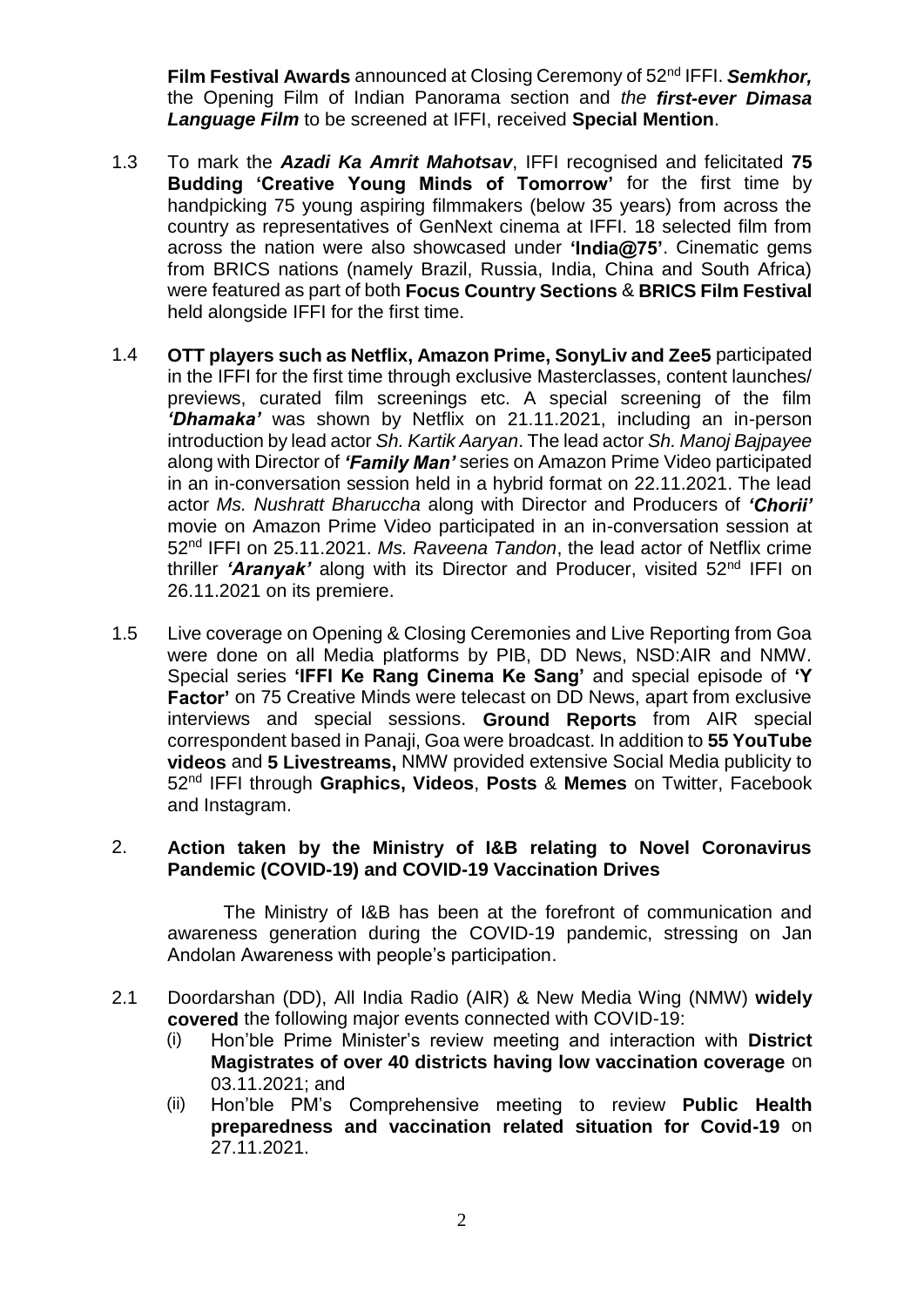- 2.2 Public Broadcaster **Prasar Bharati** through **DD News, News Services Division (NSD) of AIR** and their Regional News Units (RNUs) have undertaken special programming and undertook a nationwide campaign of Covid vaccination '**Har Ghar Dastak**' from 3rd to 30th November, 2021 to further intensify the momentum.
	- i) **'Doctors Speak'**, **'Arogya Bharat'** and **'Total Health'** programmes covered all aspects of Covid-19. Interview of Heads of medical institutions and top doctors in *'Corona+Nipah Jagrukta' series* by NSD:AIR, wherein 710+ episodes have been broadcast till date.
	- ii) **Special COVID-19 Composite News Bulletins; COVID Jan Andolan**
	- iii) Expert Speak/ Infobytes/ Fake News Alerts/ Positive Stories/ Audio Promos/ Scientific Developments
- 2.3 Press Information Bureau (PIB) issued **Daily Covid-19 Bulletins,** conducted **Press Briefings** and its **Covid-19 Fact Check Units** have kept a check on misinformation. PIB and its Regional offices have issued **7096 Press Releases** in English, Hindi and other regional languages, organized **9 Press Conferences** and **27 webinars** on Covid Awareness, Immunity through Ayurveda, Janjatiya Gaurav Divas, AKAM etc.
- 2.4 The Regional/Field Outreach Bureaus (ROB/FOB) of Bureau of Outreach and Communication (BOC) conducted **awareness campaign** on the themes Covid Appropriate Behaviour, 100 Crore Covid Vaccination and Importance of Covid Vaccination through **Social Media platforms**.
- 2.5 **Comprehensive coverage** was provided by NMW **on Social Media** to **Har Ghar Dastak**, Covid vaccination drive, 100 Crore Vaccination Campaign, etc. **449 tweets** were posted in November 2021 from **dedicated Twitter handle @COVIDNewsByMIB** having **212K followers**.

## 3. **Azadi ka Amrit Mahotsav: 75 Years of Independence of India**

The Ministry of I&B undertook a series of initiatives to celebrate the **Azadi ka Amrit Mahotsav (AKAM)** under the overall spirit of **'Jan Bhagidari and Jan Andolan'**.

- 3.1 Extensive coverage and wide publicity was provided by DD News and NSD:AIR to the Hon'ble PM's visit to Madhya Pradesh on 15.11.2021 on the occasion of **Janjatiya Gaurav Diwas** wherein he led the country in paying homage to Bhagwan Birsa Munda on his Jayanti and launched multiple key initiatives for the welfare of Janjatiya community. The **inauguration of Bhagwan Birsa Munda Udyan cum Freedom Fighters Museum** at Ranchi and the Hon'ble PM's Address through *Mann Ki Baat* on the resonance of Amrit Mahotsav and 'Sabka Prayas' were covered on whole network of DD and AIR. The **floral tributes** offered at the statue of Bhagwan Birsa Munda in the Parliament premises on 15.11.2021 by the Hon'ble Minister for I&B was also covered widely.
- 3.2 A series of special discussion based programme **'Janjatiyo Ki Gauravgatha'**, **'Janjatiya Gaurav Diwas'** and exclusive interview of Hon'ble Tribal Affairs Minister were telecast on DD News. DD News also **prepared a 4.5-minute film**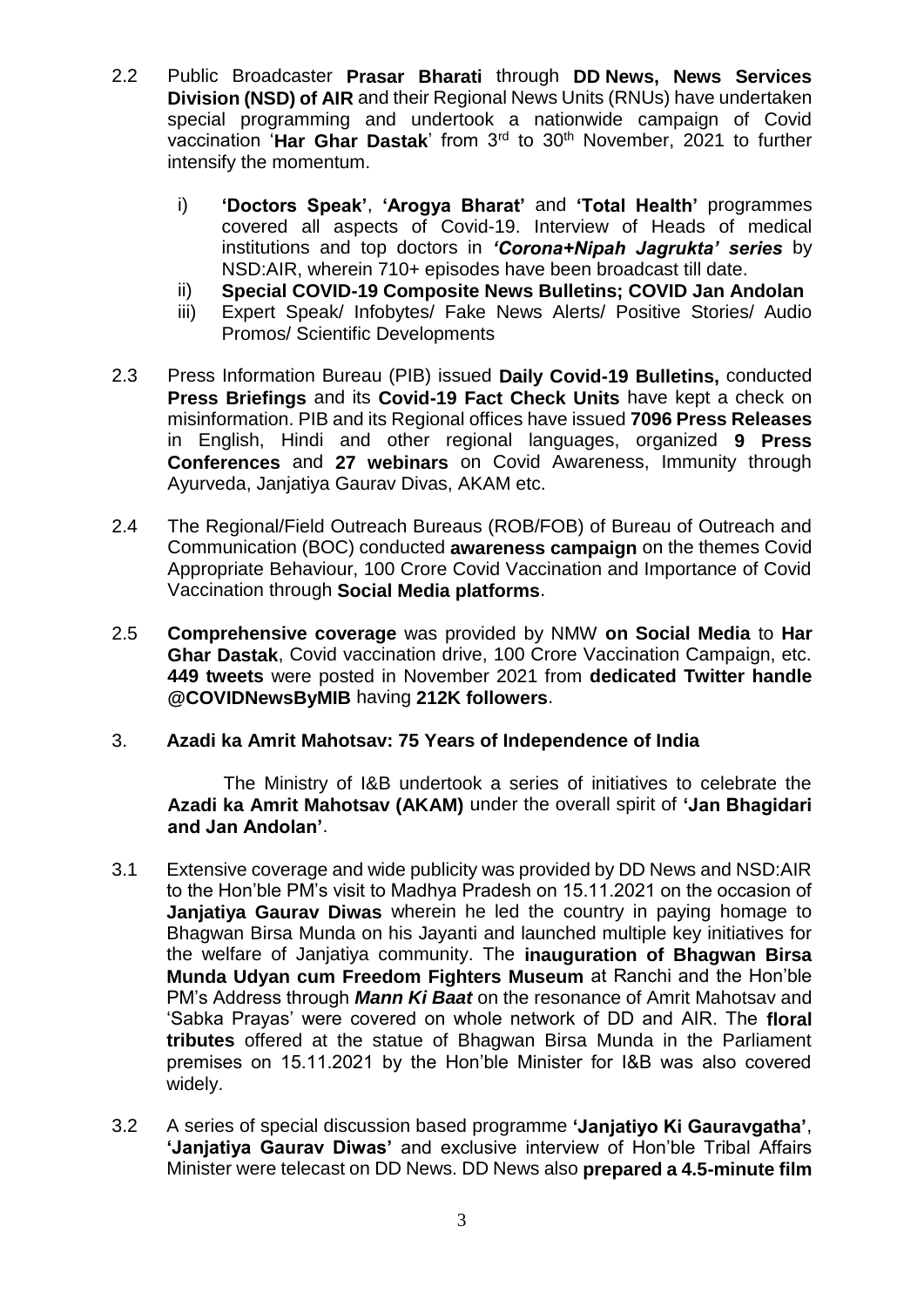which was played during the **'Janjatiya Gaurav Diwas Mahasammelan'**. NMW provided wide Social Media coverage/ publicity through **Graphics, Videos, Posts** & **YouTube videos**. Films Division organized special screening of six **films on various tribes of India** on 15.11.2021 on its website and YouTube (**1651** viewership). BOC organized **09 Integrated Communication & Outreach Programmes (ICOPs)** and **08 Webinars** on the theme and issued a full page print colour advertisement in prominent Newspapers across India.

- 3.3 To celebrate Azadi Ka Amrit Mahotsav, All India Radio (AIR) has launched a new innovative programme **#AIRNxt** where it will bring the voices of about 20,000 youth from 1000 educational institutions through 167 AIR stations across India during the next 52 weeks. In an unprecedented step, AIR has opened up its studios for youngsters from local colleges and universities allowing them to curate youth-centric shows and encouraging the youth to speak about the achievements of the country during the last 75 years of independence, starting from 28.11.2021.
- 3.4 Films Division organized **"Colours of North East" Film Festival** showcasing the rich culture, heritage and contribution of notable tribal leaders and freedom fighters from North-East India region on its website & YouTube channel from 28th - 30th Nov., 2021 (**4779** viewership). Films Division also organized screening of biopics titled **'Lala Lajpat Rai'** on his Death Anniversary on 17.11.2021 and **'Maharani Lakshmibai'** on her Birth Anniversary on 19.11.2021. Children's Film Society, India (CFSI) organized **38 shows of patriotic films** in association with NGOs across India on 16<sup>th</sup>, 17<sup>th</sup>, 18<sup>th</sup> & 23<sup>rd</sup> November, 2021 (**1000** audience).
- 3.5 As part of Azadi of Amrit Mahotsav, Publications Division (DPD) presented its publications at the **Mega Book Fair held at Expo Centre Sharjah, UAE** from 3<sup>rd</sup> to 13<sup>th</sup> November, 2021. The Consul General of India in Dubai, Dr. Aman Puri with Consul (Press, Information, Culture and Labour) Smt. Tadu Mamu inaugurated DPD's stall at the 40th Sharjah International Book Fair (SIBF 2021) on 03.11.2021. DPD offered **over 150 books on history on Indian freedom struggle and freedom fighters** to readers and book enthusiasts.
- 3.6 ROBs/ FOBs of BOC organized **41 ICOPs** and **07 Webinars** as part of Azadi Ka Amrit Mahotsav. ROBs/FOBs also organised Elocution Contest, Painting, Rangoli, Quiz competitions, Seminar etc.

### 4. **Celebrations of Constitution Day 2021 (26.11.2021)**

- 4.1 DD News and NSD:AIR provided live and wide coverage to the **main event at Central Hall of Parliament** and the event organized by Hon'ble Supreme Court at Vigyan Bhawan. The staff/officers/officials of the Main Secretariat and the Media Units/ organizations of the M/o I&B **read the Preamble online**, live with the Hon'ble President of India.
- 4.2 A Special programme **'Bharat Ka Sawindhan'** and special episode of **'In Focus'** & **'DD Dastavej'** shows were telecast by DD News, apart from reports on constitution day activities in **'News Night'**, **'Is Waqt'** and other prime time shows/ bulletins. Theme based reports/ capsules under a special series titled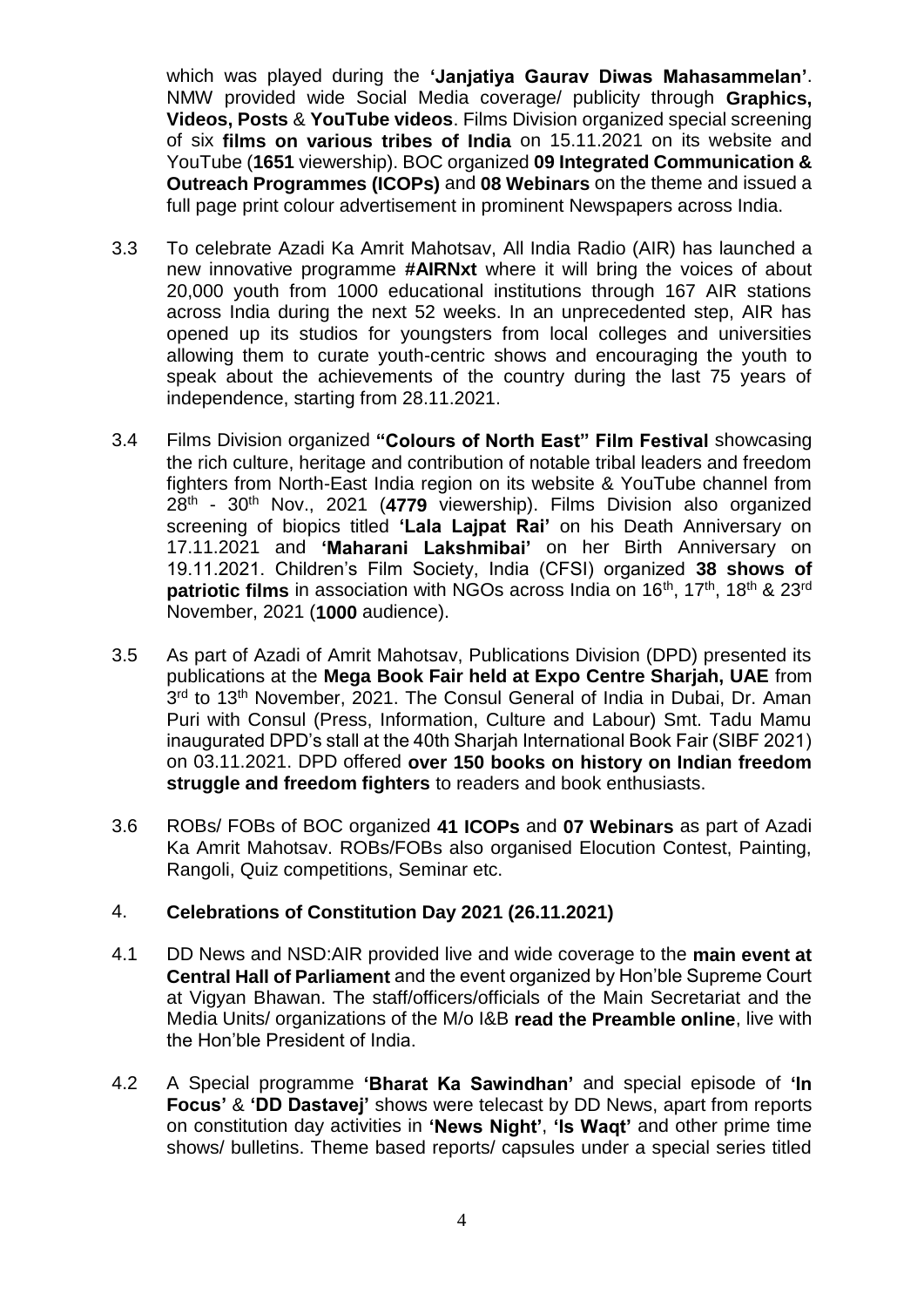**'Know Your Constitution'** was broadcast in all prime time bulletins by NSD:AIR from 19<sup>th</sup> to 26<sup>th</sup> November, 2021.

- 4.3 Films Division organized **screening of films on Constitution of India** on 26.11.2021 on its website & YouTube channel (**825** viewership). CFSI organized screenings of 26 shows of a children film 'Bandu Boxer' which emphasizes right to education and equality at multiple locations in association with various NGOs/ Organizations (**656** audience).
- 4.4 Around **4 videos**, **21 Graphics** and **25 posts each** were done on Twitter, Facebook & Instagram using a dedicated hashtag **#ConstitutionDay** by NMW. BOC also organized **34 ICOPs** and **10 Webinars** on the theme.
- 5. The **10th Edition of the CII Big Picture Summit** was organized virtually by the Confederation of Indian Industry (CII) in partnership with Prasar Bharati from  $17<sup>th</sup> - 18<sup>th</sup>$  November, 2021. The summit witnessed a host of sessions covering the entire spectrum of the Media & Entertainment industry. It was also stated during the Summit that the Government is working towards creation of National Centre of Excellence for AVGC.
- 6. The November 2021 fortnightly editions of **New India Samachar (NIS)** on the themes of **'Euphoria of Festivals – Vocal for Local'** and **'Unleashing Women's Power'** were printed in 13 languages & distributed across the country by BOC. E-versions of NIS were sent to over 65.4 million readers via emails using E-Sampark platform of MyGov India.
- 7. DD News and NSD:AIR provided live coverage and wide publicity to the **Padma Awards Ceremony 2021** on 09.11.2021 and conferring of **Sports & Adventure Awards 2021** on 13.11.2021 by the Hon'ble President of India; Hon'ble Prime Minister's laying of foundation stones of various **development projects in Kedarnath** on 05.11.2021, inauguration of **Purvanchal Expressway** on 16.11.2021 and **Noida International Airport** in Uttar Pradesh on 25.11.2021; his participation in **COP26 Summit in Glasgow, UK** on 01.11.2021 and meetings with his counterparts on the sidelines of COP26 on 02.11.2021; his visit to **Nowshera in J&K to celebrate Diwali with soldiers** of Indian Armed Forces on 04.11.2021; his keynote address at **The Sydney Dialogue** on 18.11.2021 and his Address to the Nation announcing the **repeal of three Agriculture laws** on 19.11.2021. Dedicated curtain raiser programme **'Sansad ke Samaksh Mudde'** on 28.11.2021 and Parliament Bulletins **'Sansad Samachar'** & **'Parliament News'** are being telecast by DD News to cover the Winter Session of Parliament. DD News has also launched new shows '**Is Waqt'** on weekdays on current affairs topics and **'Kya Bole UP?'** in view of the forthcoming assembly elections in UP.
- 8. **14 films** of Films Division and Children's Film Society, India (CFSI) **were screened on Children's Day** on 14.11.2021 on its website & YouTube channel (**3648** viewership). **10 films** on eminent Indian Scientists **were screened on International Science Day** on 10.11.2021 on Films Division website & YouTube channel (**2484** viewership). On **National Education Day** on 11.11.2021, CFSI's film 'Ek Ajooba' was screened at for children at various NGOs/ Organizations across the country.